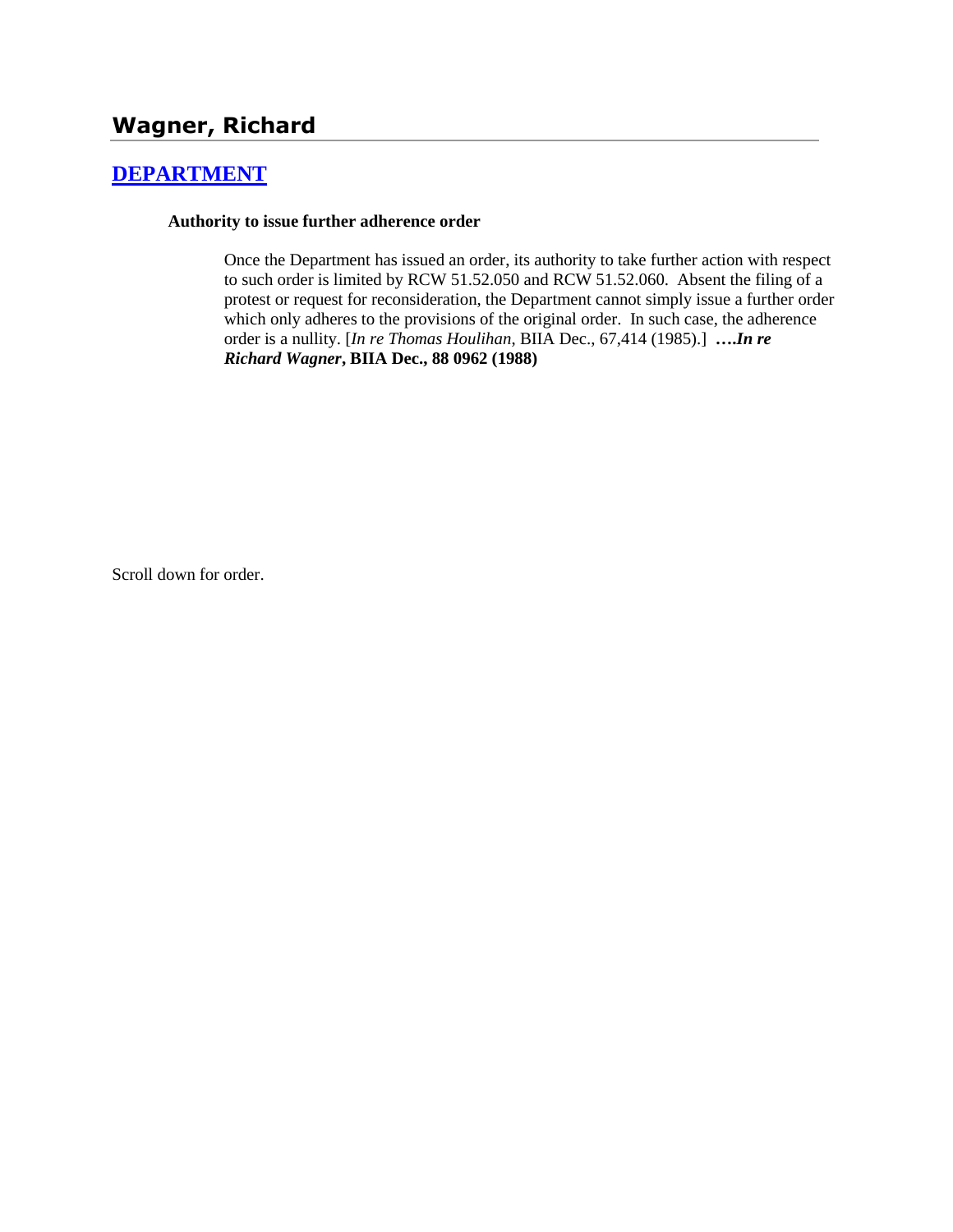### **BEFORE THE BOARD OF INDUSTRIAL INSURANCE APPEALS STATE OF WASHINGTON**

**)**

47

### **IN RE: RICHARD P. WAGNER ) DOCKET NO. 88 0962**

### **CLAIM NO. K 394328 ) ORDER DENYING APPEAL**

An appeal was filed by the claimant, on February 3, 1988, from an "appealable only" order of the Department of Labor and Industries dated January 22, 1988 which adhered to the provisions of an order dated October 28, 1987, which rejected the claim for the reason that the injury occurred while in the course of employment subject to federal jurisdiction (Longshore and Harbor Worker's Act). The appeal was assigned Docket No. 88 0471 and granted Subject to Proof of Timeliness (Department Order Not Available) by a Board order dated March 7, 1988.

On January 26, 1988, the Department issued a second "appealable only" order identical in all respects to the order dated January 22, 1988, also purporting to adhere to the order dated October 28, 1987. Thereafter, on February 3, 1988, the Department received claimant's protest and request for reconsideration of the order dated January 26, 1988. On March 8, 1988 the Board received a transmittal from the Department requesting the Board to process the claimant's protest and request for reconsideration of the January 26, 1988 order, as an appeal.

The Department's authority to issue a further order following the order of January 22, 1988 was limited by RCW 51.52.050 and RCW 51.52.060. A further order could be issued only if:

> (1)A protest or request for reconsideration had been filed by an aggrieved party within 60 days of the date the order was communicated to the party, RCW 51.52.050; or,

> (2) The Department, within the time limited for appeal, had directed the submission of further evidence or the investigation of any further fact, RCW 51.52.060; or,

> (3) The Department, within the time limited for appeal or within thirty days after receiving a notice of appeal, had elected to "modify, reverse or change" the order or "hold such order...in abeyance...". RCW 51.52.060.

There has been no showing that a protest or request for reconsideration had been filed by any party in response to the order dated January 22, 1988. Therefore, the Department was without authority to issue an order on January 26, 1988 which simply adhered to the provisions of the order of October 28, 1987, and did not modify, reverse, change, or hold in abeyance the order of January 22, 1988, nor direct the submission of further evidence or the investigation of any further fact.

The adherence order of January 26, 1988 is, therefore, a nullity. See e.g. In re Thomas N. Houlihan, BIIA Dec. 67,414 (1985). Since the Department lacked jurisdiction to enter the order of